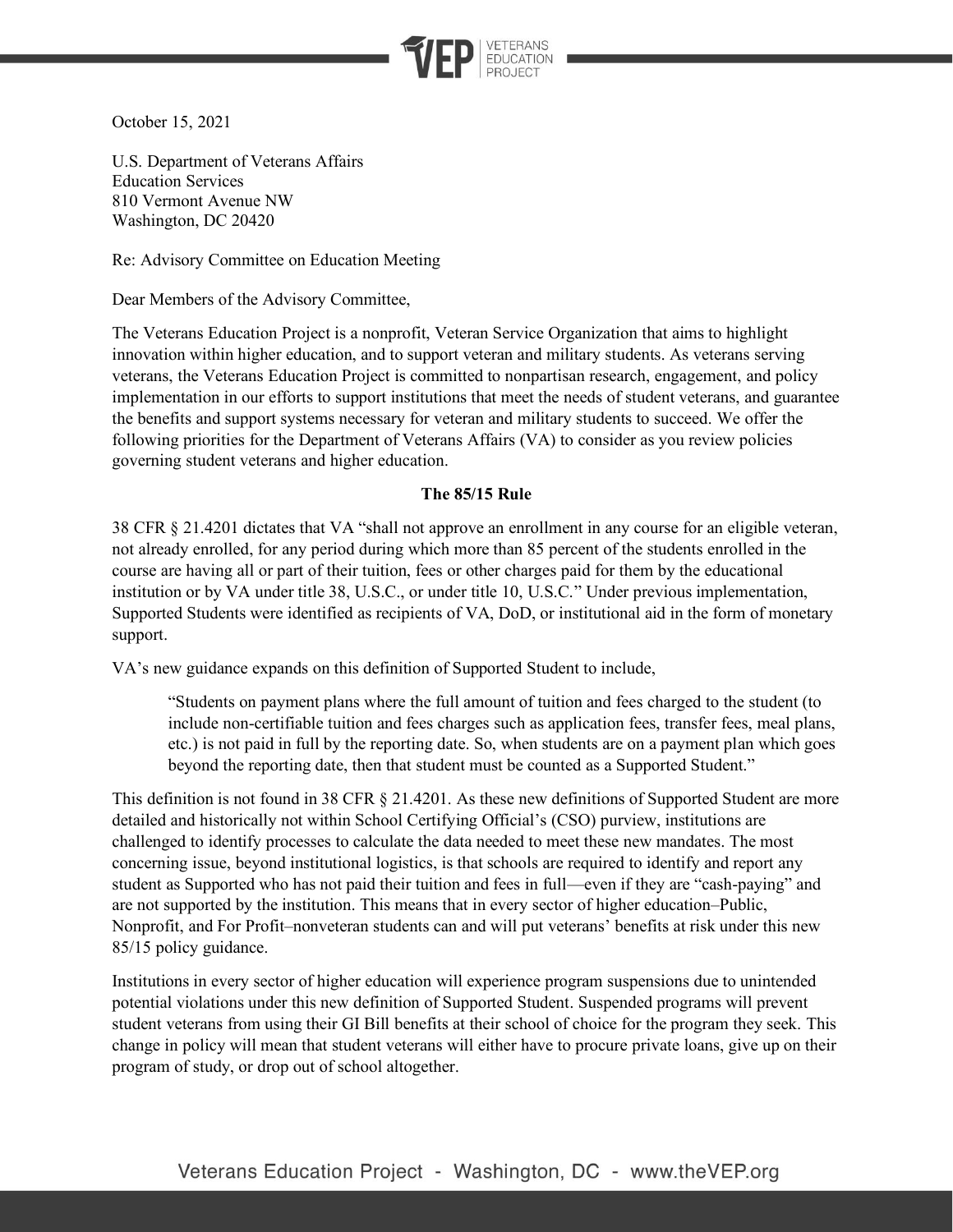

**Recommendation:** The Veterans Education Project strongly opposes the Department of Veterans Affairs' addition to the SCO handbook of the following language that defines a Supported Student as:

Any student who has not paid the full amount of tuition, fees and other mandatory charges to the educational institution prior to the beginning of the 30th day of the term, as reflected in the published academic calendar.

This language is not found in 38 CFR § 21.4201, and VEP finds that it is not in the spirit of the regulation to ensure that veteran students enroll in quality programs. Therefore, we urge that this language be removed from the SCO handbook, and updated guidance with this language omitted be given to GI Bill eligible institutions on the calculation of the 85/15 ratio.

## **Monthly Housing Allowance Parity**

The Monthly Allowance for Housing (MHA) for veteran students whose programs switched to distance learning due to COVID-19 will revert to half of the national Basic Housing Allowance average, even though it is likely that distance learning will be extended and expanded into 2021 and beyond.

The Post-9/11 GI Bill was passed in 2008 to provide education benefits to those who have served on active duty for at least 90 days since Sept. 10, 2001. These benefits include payment of tuition and fees, a stipend for textbooks and supplies, and a monthly housing allowance for up to 36 months. Normally, student veterans pursuing a degree entirely online only receive about half as much MHA as student veterans who take traditional in-person courses.

Since 2008, increasing amounts of institutions have made available distance learning modalities for larger amounts of programs, credentials and certificates, and the percentage of military and veteran students enrolled in distance learning programs is double that of nonmilitary students<sup>1</sup>. These students have relied on effectively half of their eligible housing benefit to enroll in these distance learning programs. The coronavirus pandemic of 2020, however, sparked a predicament when institutions at all levels were forced to alter their educational programs to acclimate to the need for isolation and social distancing. Mass gatherings, including in-person college lectures have been cancelled and many converted to distance learning.

Changing to an online-only class structure would have left veteran students who were originally enrolled in in-person classes unable to qualify under VA regulation to receive their full housing benefits. Onlineonly student veterans, however, have not been afforded equivalent MHA entitlements as those of their peers.

**Recommendation:** The conditions set by COVID-19 have highlighted this inequity among student veterans in online programs, and it has made evident that online-only student veterans need and ought to be entitled to the full Monthly Housing Allowance afforded to all other student veterans throughout and following the COVID-19 crisis. To this end, the Veterans Education Project recommends that online-only veteran students receive an MHA entitlement equivalent to the zip-code of their residence.

<sup>1</sup> Author's calculation based on the National Center for Education Statistics, National Postsecondary Student Aid Study 2015-16, https://nces.ed.gov/datalab/index.aspx?ps\_x=ggcbm14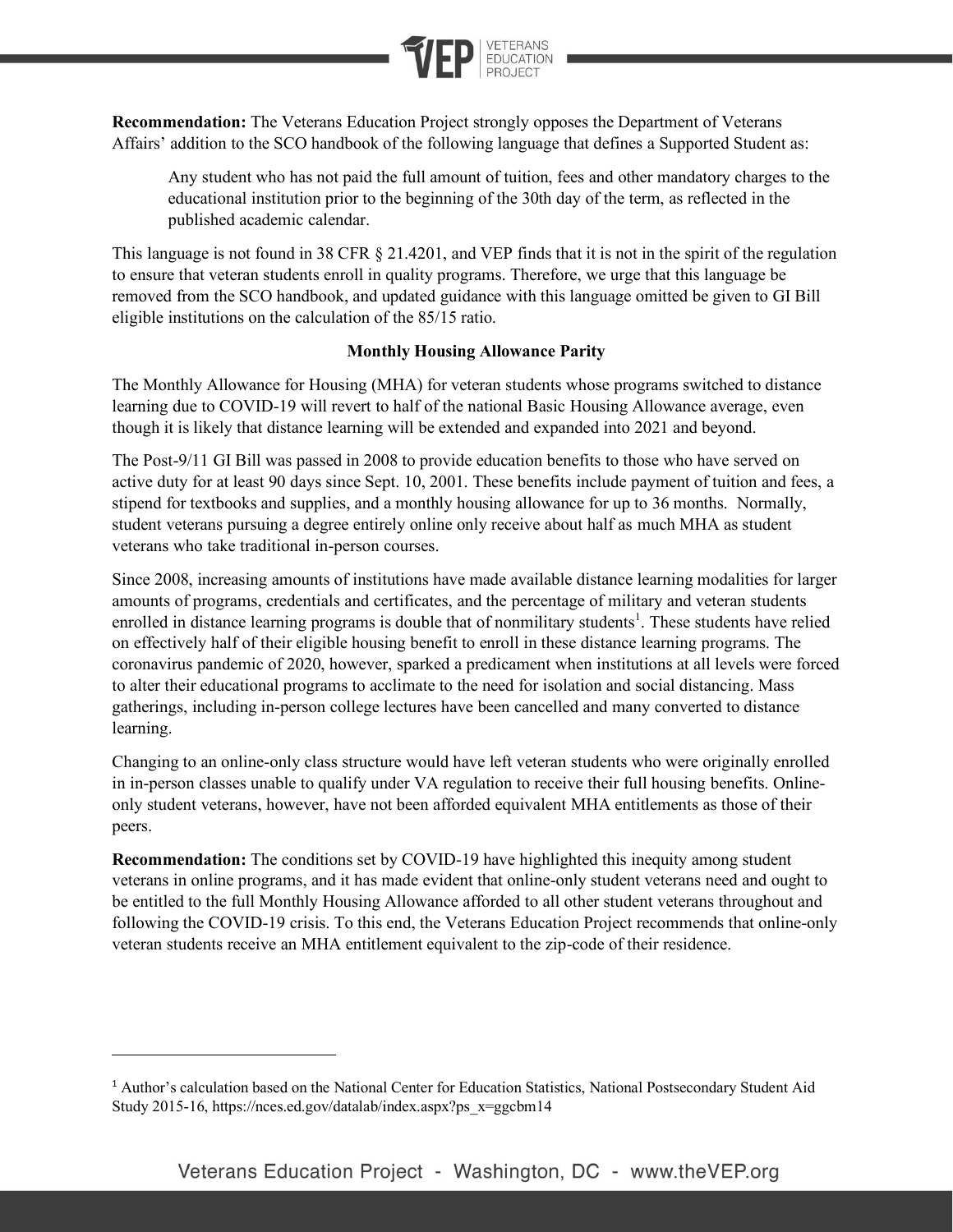

## **Calculating the Return on Investment of the Post 9/11 GI Bill**

## **Modernize the GI Bill Comparison Tool**

Calculating the Return on Investment (ROI) of the Post 9/11 GI Bill will provide greater oversight of GI Bill eligible institutions, while providing transparency to Veterans deciding where to invest their GI Bill education benefits. We recommend that the Department of Veterans Affairs form a partnership with the Department of Education in order to share its data with the Institute of Education Sciences (IES). We suggest VA share the following data:

- 1. The name of the institution receiving benefits
- 2. The program attended
- 3. How much benefit used
- 4. Age and rank, if a Veteran
- 5. Whether it is a Veteran or their family using Post-9/11 GI Bill Dollars

Individual student-level data systems exist in many federal agencies, but federal data remains siloed, inhibiting the study of student outcomes. Even when agencies recognize the value of linking their data, there is no current infrastructure to facilitate such data sharing. This problem manifests itself in the inability of the VA to accurately report basic outcomes and return on investment of the billions of dollars spent on the Post-9/11 GI Bill.

While VA has made significant progress in the administration and oversight of Veteran education benefits, as the Department of Education moves towards programmatic level data, updating the GI Bill Comparison Tool is essential to ensure that Veteran students are given Veteran-specific outcomes to be at parity with the information given to nonveteran students. Without this necessary improvement to create a GI Bill Calculator, Veterans and their family members who take advantage of GI Bill benefits might enroll in programs that have low Veteran student success rates and low ROI for a specific degree pathway, despite having high institutional outcomes in general. In turn, many Veterans will continue to invest precious time and scarce taxpayer dollars on pursuing a degree or credential that will not produce desired results.

Better data could be used immediately to improve the GI Bill Comparison Tool and calculate the ROI of the Post-9/11 GI Bill, without VA having to obtain all the necessary data-sharing agreements themselves.<sup>2</sup> At present, the Department of Education's College Scorecard displays a range of student outcomes, like the average salary of an institution's graduates, since it is linked with IRS data, or debt data derived from the office of Federal Student Aid. The Scorecard will soon be presenting student outcome data at the even more meaningful programmatic level.

**Recommendation:** If the Department of Veterans Affairs agrees to share its data with The Department of Education, all necessary data will be linked in order to disaggregate Veteran students down to the programmatic level, calculate the ROI of the Post-9/11 GI Bill, and create an improved GI Bill Comparison Tool for all veteran students. This will provide the transparency Student Veterans deserve

<sup>&</sup>lt;sup>2</sup> This data sharing is already established in 20 U.S. Code § 1015, which directs the Commissioner of Education Statistics to: develop a uniform methodology of reporting postsecondary spending, design systems capable of receiving and analyzing data from other federal agencies, disseminate data to stakeholders, and work with the Secretary of the Department of Veterans Affairs to collect, study, and disseminate information on financial aid and education benefits.